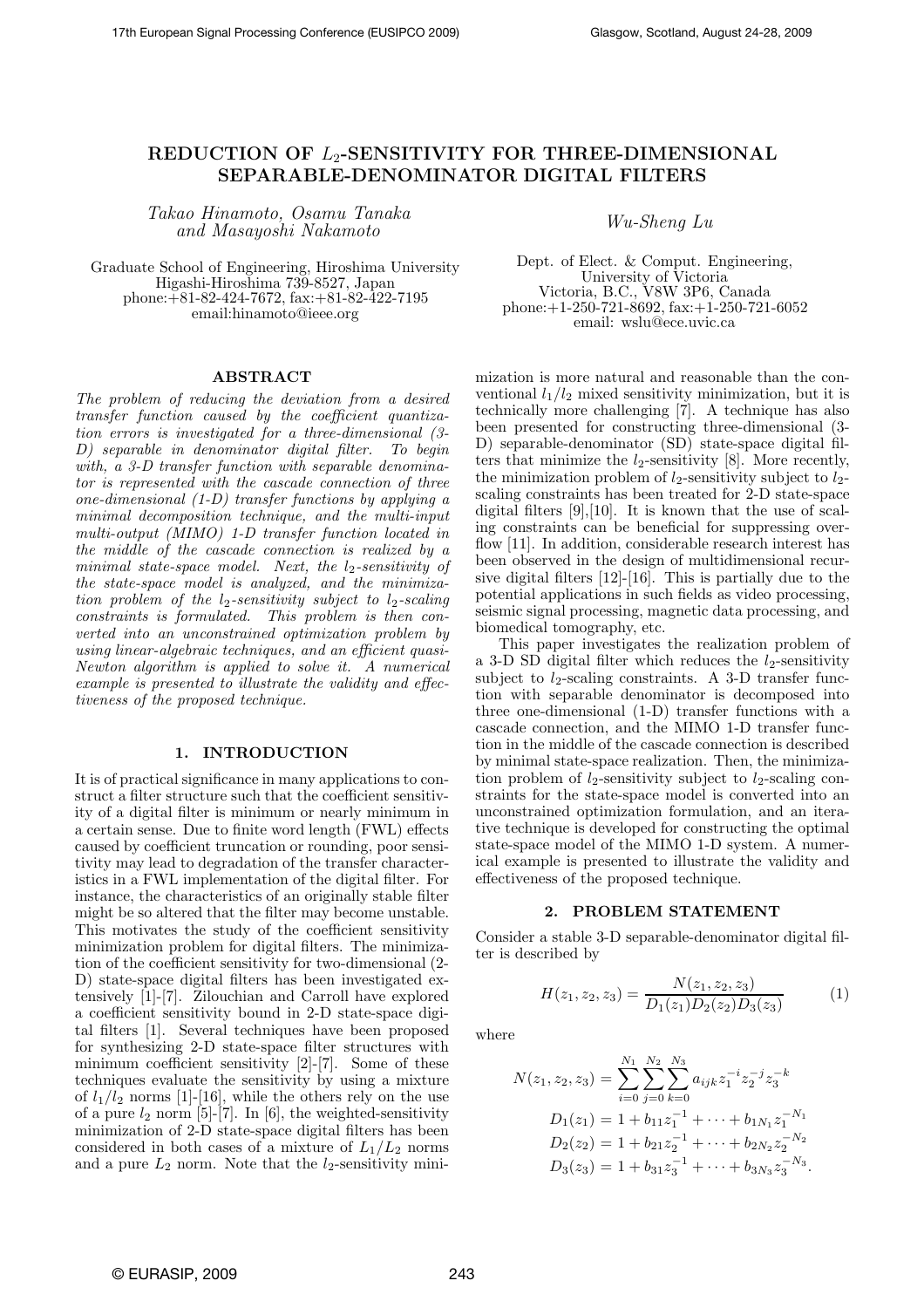The 3-D transfer function in (1) can be decomposed into three 1-D systems as

$$
H(z_1, z_2, z_3) = \frac{\mathbf{Z}_1^T}{D_1(z_1)} \mathbf{H}_2(z_2) \frac{\mathbf{Z}_3}{D_3(z_3)}
$$
(2)

where

$$
Z_1 = (1, z_1^{-1}, \dots, z_1^{-N_1})^T
$$
  
\n
$$
Z_3 = (1, z_3^{-1}, \dots, z_3^{-N_3})^T
$$
  
\n
$$
H_2(z_2) = \frac{\Delta_0 + \Delta_1 z_2^{-1} + \dots + \Delta_{N_2} z_2^{-N_2}}{D_2(z_2)}
$$
  
\n
$$
\Delta_m = \begin{bmatrix} a_{0m0} & a_{0m1} & \cdots & a_{0mN_3} \\ a_{1m0} & a_{1m1} & \cdots & a_{1mN_3} \\ \vdots & \vdots & \ddots & \vdots \\ a_{N_1m0} & a_{N_1m1} & \cdots & a_{N_1mN_3} \end{bmatrix}
$$
  
\n
$$
m = 0, 1, \dots, N_2.
$$

The above 1-D transfer function  $H_2(z_2)$  with  $(N_3 + 1)$ inputs and  $(N_1 + 1)$  outputs can be realized by the minimal state-space model  $(A_2, B_2, C_2, \Delta_0)_p$ :

$$
\begin{aligned} \mathbf{x}(k+1) &= \mathbf{A}_2 \mathbf{x}(k) + \mathbf{B}_2 \mathbf{u}(k) \\ \mathbf{y}(k) &= \mathbf{C}_2 \mathbf{x}(k) + \mathbf{\Delta}_0 \mathbf{u}(k) \end{aligned} \tag{3}
$$

where  $x(k)$  is a  $p \times 1$  state-variable vector,  $u(k)$  is an  $(N_3+1)\times 1$  input vector,  $y(k)$  is an  $(N_1+1)\times 1$  output vector, and  $\vec{A}_2, \vec{B}_2, \vec{C}_2$  and  $\Delta_0$  are real constant matrices of appropriate dimensions. The transfer function of the linear system in (3) is given by

$$
\boldsymbol{H}_2(z_2) = \boldsymbol{C}_2(z_2 \boldsymbol{I}_p - \boldsymbol{A}_2)^{-1} \boldsymbol{B}_2 + \boldsymbol{\Delta}_0. \tag{4}
$$

The  $l_2$ -sensitivities of a 3-D digital filter in  $(2)$  with respect to coefficient matrices  $A_2$ ,  $B_2$ , and  $C_2$  are defined as follows.

*Definition 1*: Let *X* be an  $m \times n$  real matrix and let  $f(X)$  be a scalar complex function of X, differentiable with respect to all the entries of *X*. The sensitivity function of  $f(X)$  with respect to X is then defined as

$$
\frac{\partial f(\mathbf{X})}{\partial \mathbf{X}} = \begin{bmatrix} \frac{\partial f(\mathbf{X})}{\partial x_{11}} & \frac{\partial f(\mathbf{X})}{\partial x_{12}} & \cdots & \frac{\partial f(\mathbf{X})}{\partial x_{1n}} \\ \frac{\partial f(\mathbf{X})}{\partial x_{21}} & \frac{\partial f(\mathbf{X})}{\partial x_{22}} & \cdots & \frac{\partial f(\mathbf{X})}{\partial x_{2n}} \\ \vdots & \vdots & \ddots & \vdots \\ \frac{\partial f(\mathbf{X})}{\partial x_{m1}} & \frac{\partial f(\mathbf{X})}{\partial x_{m2}} & \cdots & \frac{\partial f(\mathbf{X})}{\partial x_{mn}} \end{bmatrix} \quad (5)
$$

where  $x_{ij}$  denotes the  $(i, j)$ th entry of matrix **X**.

*Definition 2*: Let  $\mathbf{X}(z_1, z_2, z_3)$  be an  $m \times n$  complex matrix-valued function of complex variables  $z_1$ ,  $z_2$  and  $z_3$ . Let  $x_{pq}(z_1, z_2, z_3)$  be the  $(p, q)$ th entry of  $X(z_1, z_2, z_3)$ . Then the  $l_2$ -norm of  $X(z_1, z_2, z_3)$  is defined as

$$
\|\mathbf{X}(z_1, z_2, z_3)\|_2
$$
  
=  $\left(\text{tr}\left[\frac{1}{(2\pi j)^3} \oint_{|z_1|=1} \oint_{|z_2|=1} \oint_{|z_3|=1} \mathbf{X}(z_1, z_2, z_3)\right. \right. \cdot \mathbf{X}^*(z_1, z_2, z_3) \frac{dz_1}{z_1} \frac{dz_2}{z_2} \frac{dz_3}{z_3}\right]\right)^{\frac{1}{2}}.$  (6)

From (2), (4) and Definitions 1 and 2, the  $l_2$ sensitivity of the transfer function  $H(z_1, z_2, z_3)$  with respect to the coefficient matrices  $A_2$ ,  $B_2$ , and  $C_2$  is evaluated by

$$
S = \left\| \frac{\partial H(z_1, z_2, z_3)}{\partial \mathbf{A}_2} \right\|_2^2 + \left\| \frac{\partial H(z_1, z_2, z_3)}{\partial \mathbf{B}_2} \right\|_2^2
$$
  
+ 
$$
\left\| \frac{\partial H(z_1, z_2, z_3)}{\partial \mathbf{C}_2} \right\|_2^2
$$
  
= 
$$
\left\| \mathbf{g}(z_1, z_2)^T \mathbf{f}(z_2, z_3)^T \right\|_2^2 + \left\| \mathbf{g}(z_1, z_2)^T \frac{\mathbf{Z}_3^T}{D_3(z_3)} \right\|_2^2
$$
  
+ 
$$
\left\| \frac{\mathbf{Z}_1}{D_1(z_1)} \mathbf{f}(z_2, z_3)^T \right\|_2^2
$$
(7)

where

$$
f(z_2, z_3) = (z_2I_p - A_2)^{-1}B_2 \frac{Z_3}{D_3(z_3)}
$$
  
\n
$$
g(z_1, z_2) = \frac{Z_1^T}{D_1(z_1)} C_2(z_2I_p - A_2)^{-1}
$$
  
\n
$$
\frac{Z_1^T}{D_1(z_1)} = c_1(z_1I_{N_1} - A_1)^{-1}B_1 + d_1
$$
  
\n
$$
\frac{Z_3}{D_3(z_3)} = C_3(z_3I_{N_3} - A_3)^{-1}b_3 + d_3.
$$

The  $l_2$ -sensitivity measure in (7) can be written as

$$
S = \text{tr}[\boldsymbol{M}_A(\boldsymbol{I}_p)] + \text{tr}[\boldsymbol{W}_B] + \text{tr}[\boldsymbol{K}_C] \tag{8}
$$

where  $M_A(I_p)$ ,  $W_B$ , and  $K_C$  are obtained by the following general expression:

$$
\mathbf{X} = \frac{1}{(2\pi j)^3} \oint_{|z_1|=1} \oint_{|z_2|=1} \oint_{|z_3|=1} \mathbf{Y}(z_1, z_2, z_3)
$$

$$
\cdot \mathbf{Y}^*(z_1, z_2, z_3) \frac{dz_1}{z_1} \frac{dz_2}{z_2} \frac{dz_3}{z_3}
$$

with

$$
\mathbf{Y}(z_1, z_2, z_3) = \mathbf{g}(z_1, z_2)^T \mathbf{f}(z_2, z_3)^T \text{ for } \mathbf{X} = \mathbf{M}_A(\mathbf{I}_p)
$$
  

$$
\mathbf{Y}(z_1, z_2, z_3) = \mathbf{g}(z_1, z_2)^* \frac{\mathbf{Z}_3^*}{D_3(\overline{z}_3)} \text{ for } \mathbf{X} = \mathbf{W}_B
$$
  

$$
\mathbf{Y}(z_1, z_2, z_3) = \frac{\mathbf{Z}_1}{D_1(z_1)} \mathbf{f}(z_2, z_3)^T \text{ for } \mathbf{X} = \mathbf{K}_C.
$$

The Gramians  $M_A(P)$ ,  $W_B$ , and  $K_C$  can be computed using

$$
M_A(P) = \sum_{i=0}^{\infty} \sum_{j=0}^{\infty} \sum_{k=0}^{\infty} [0 \quad I_p] \begin{bmatrix} A_2^T & 0 \\ C_2^T R_{ij}^T B_2^T & A_2^T \end{bmatrix}^k
$$

$$
\cdot \begin{bmatrix} P^{-1} & 0 \\ 0 & 0 \end{bmatrix} \begin{bmatrix} A_2 & B_2 R_{ij} C_2 \\ 0 & A_2 \end{bmatrix}^k \begin{bmatrix} 0 \\ I_p \end{bmatrix}
$$

$$
W_B = \sum_{i=0}^{\infty} \sum_{j=0}^{\infty} \sum_{k=0}^{\infty} (A_2^T)^k C_2^T R_{ij}^T R_{ij} C_2 A_2^k
$$

$$
K_C = \sum_{i=0}^{\infty} \sum_{j=0}^{\infty} \sum_{k=0}^{\infty} A_2^k B_2 R_{ij} R_{ij}^T B_2^T (A_2^T)^k \qquad (9)
$$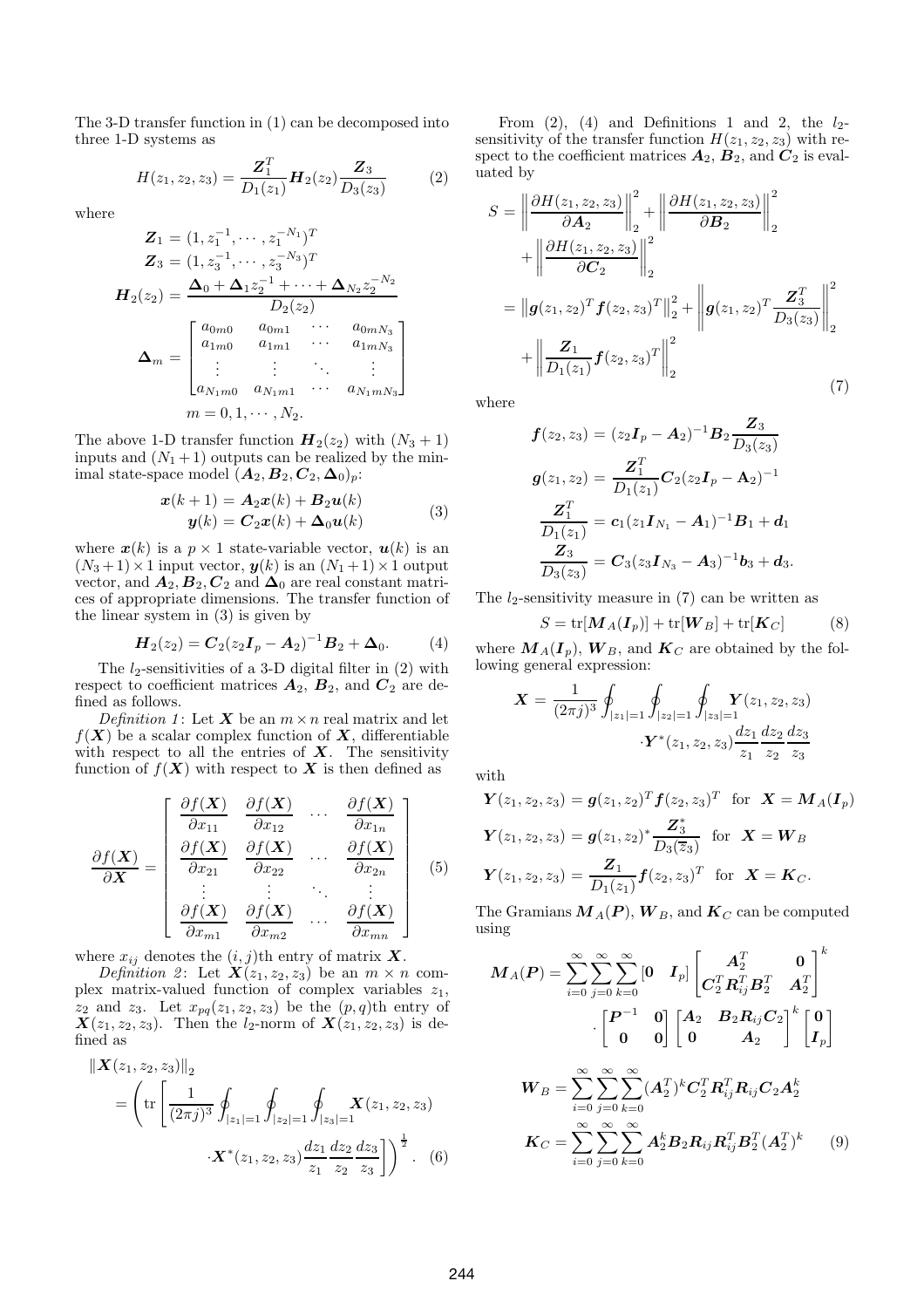where

$$
\frac{Z_3 Z_1^T}{D_3(z_3)D_1(z_1)} = \sum_{i=0}^{\infty} \sum_{j=0}^{\infty} R_{ij} z_1^{-i} z_3^{-j}
$$

$$
\frac{Z_1^T}{D_1(z_1)} = \sum_{i=1}^{\infty} c_1 A_1^{i-1} B_1 z_1^{-i} + d_1
$$

$$
\frac{Z_3}{D_3(z_3)} = \sum_{j=1}^{\infty} C_3 A_3^{i-1} b_3 z_3^{-j} + d_3.
$$

Applying a coordinate transformation defined by  $\overline{\bm{x}}(k) = \bm{T}^{-1}\bm{x}(k)$  for the 1-D system  $(\bm{A}_2, \bm{B}_2, \bm{C}_2, \bm{\Delta}_0)_p$ in (3), we obtain a new realization  $(\overline{A}_2, \overline{B}_2, \overline{C}_2, \Delta_0)_p$ characterized by

$$
\overline{A}_2 = T^{-1}A_2T, \quad \overline{B}_2 = T^{-1}B_2, \quad \overline{C}_2 = C_2T. \quad (10)
$$

For the new realization, the  $l_2$ -sensitivity measure in  $(8)$ is changed to

$$
S(\boldsymbol{T}) = \text{tr}[\boldsymbol{T}^T \boldsymbol{M}_A (\boldsymbol{T} \boldsymbol{T}^T) \boldsymbol{T}] + \text{tr}[\boldsymbol{T}^T \boldsymbol{W}_B \boldsymbol{T}] + \text{tr}[\boldsymbol{T}^{-1} \boldsymbol{K}_C \boldsymbol{T}^{-T}]. \tag{11}
$$

Noting that  $f(z_2, z_3)$  is the transfer function from the filter input to the state-variable vector  $x(k)$ , a controllability Gramian  $K$  can be derived from

$$
\mathbf{K} = \frac{1}{(2\pi j)^2} \oint_{|z_2|=1} \oint_{|z_3|=1} f(z_2, z_3) \mathbf{f}^*(z_2, z_3) \frac{dz_2}{z_2} \frac{dz_3}{z_3}
$$
  
= 
$$
\sum_{k=0}^{\infty} \sum_{j=0}^{\infty} \mathbf{A}_2^k \mathbf{B}_2 \mathbf{r}_j \mathbf{r}_j^T \mathbf{B}_2^T (\mathbf{A}_2^T)^k
$$
(12)

where

$$
\frac{\boldsymbol{Z}_3}{D_3(z_3)} = \sum_{j=0}^{\infty} \boldsymbol{r}_j z_3^{-j}.
$$

In this case,  $l_2$ -scaling constraints are given by

$$
(\overline{K})_{ii} = (T^{-1}KT^{-T})_{ii} = 1 \text{ for } i = 1, 2, \cdots, p. \quad (13)
$$

The problem at hand can now be formulated as to obtain the coordinate transformation matrix *T* that minimizes  $S(T)$  in (11) subject to the *l*<sub>2</sub>-scaling constraints in (13).

## **3.** L2**-SENSITIVITY MINIMIZATION**

Defining

$$
\hat{\boldsymbol{T}} = \boldsymbol{T}^T \boldsymbol{K}^{-\frac{1}{2}} \tag{14}
$$

the  $l_2$ -scaling constraints in (13) can be written as

$$
(\hat{\boldsymbol{T}}^{-T}\hat{\boldsymbol{T}}^{-1})_{ii} = 1 \text{ for } i = 1, 2, \cdots, p. \qquad (15)
$$

It is obvious that the conditions in (15) are always satisfied by choosing  $\hat{T}^{-1}$  as

$$
\hat{T}^{-1} = \left[\frac{t_1}{||t_1||}, \frac{t_2}{||t_2||}, \cdots, \frac{t_p}{||t_p||}\right].
$$
 (16)

Substituting matrix  $T$  which satisfies (14) into  $S(T)$  in  $(11)$ , the  $l_2$ -sensitivity measure can be expressed as

$$
J_o(\boldsymbol{x}) = \text{tr}[\hat{\boldsymbol{T}}\hat{\boldsymbol{M}}_A(\hat{\boldsymbol{T}})\hat{\boldsymbol{T}}^T] + \text{tr}[\hat{\boldsymbol{T}}\hat{\boldsymbol{W}}_B\hat{\boldsymbol{T}}^T] + \text{tr}[\hat{\boldsymbol{T}}^T\hat{\boldsymbol{K}}_C\hat{\boldsymbol{T}}^{-1}]
$$
(17)

where

$$
\begin{aligned} \boldsymbol{x} &= (t_1^T, t_2^T, \cdots, t_p^T)^T \\ \hat{\boldsymbol{M}}_A(\hat{\boldsymbol{T}}) &= \sum_{i=0}^{\infty} \sum_{k=0}^{\infty} \sum_{j=0}^{\infty} \left[ \mathbf{0}^-(\boldsymbol{K}^{\frac{1}{2}})^T \right] \left[ \begin{matrix} \boldsymbol{A}_2^T & \mathbf{0} \\ \boldsymbol{C}_2^T \boldsymbol{R}_{ij}^T \boldsymbol{B}_2^T & \boldsymbol{A}_2^T \end{matrix} \right]^k \\ &\cdot \left[ \begin{matrix} (\boldsymbol{K}^{-\frac{1}{2}})^T \hat{\boldsymbol{T}}^{-1} \hat{\boldsymbol{T}}^{-T} \boldsymbol{K}^{-\frac{1}{2}} & \mathbf{0} \\ \mathbf{0} & \boldsymbol{A}_2 \end{matrix} \right] \\ &\cdot \left[ \begin{matrix} \boldsymbol{A}_2 & \boldsymbol{B}_2 \boldsymbol{R}_{ij} \boldsymbol{C}_2 \\ \mathbf{0} & \boldsymbol{A}_2 \end{matrix} \right]^k \left[ \begin{matrix} \mathbf{0} \\ \boldsymbol{K}^{\frac{1}{2}} \end{matrix} \right] \\ \hat{\boldsymbol{W}}_B &= \boldsymbol{K}^{\frac{1}{2}} \boldsymbol{W}_B \boldsymbol{K}^{\frac{1}{2}} \\ \hat{\boldsymbol{K}}_C &= \boldsymbol{K}^{-\frac{1}{2}} \boldsymbol{K}_C \boldsymbol{K}^{-\frac{1}{2}}. \end{aligned}
$$

This shows that the original constrained optimization problem can be converted into an unconstrained optimization problem of obtaining a  $p^2 \times 1$  vector *x* which minimizes  $J_o(\mathbf{x})$  in (17).

Applying a quasi-Newton algorithm to minimize  $J_o(\boldsymbol{x})$  in (17), in the k<sup>th</sup> iteration the most recent point  $x_k$  is updated to point  $x_{k+1}$  as

$$
x_{k+1} = x + \alpha_k d_k \tag{18}
$$

where

$$
\mathbf{d}_k = -\mathbf{S}_k \nabla J_o(\mathbf{x}_k), \qquad \alpha_k = \arg \min_{\alpha} J_o(\mathbf{x}_k + \alpha \mathbf{d}_k)
$$
\n
$$
\mathbf{S}_{k+1} = \mathbf{S}_k + \left(1 + \frac{\gamma_k^T \mathbf{S}_k \gamma_k}{\gamma_k^T \delta_k}\right) \frac{\delta_k \delta_k^T}{\gamma_k^T \delta_k}
$$
\n
$$
- \frac{\delta_k \gamma_k^T \mathbf{S}_k + \mathbf{S}_k \gamma_k \delta_k^T}{\gamma_k^T \delta_k}, \qquad \mathbf{S}_0 = \mathbf{I}_{p^2}
$$
\n
$$
\delta_k = \mathbf{x}_{k+1} - \mathbf{x}_k, \qquad \gamma_k = \nabla J_o(\mathbf{x}_{k+1}) - \nabla J_o(\mathbf{x}_k).
$$

In the above,  $\nabla J_o(\boldsymbol{x})$  is the gradient of  $J_o(\boldsymbol{x})$  with respect to  $x$ , and  $S_k$  is a positive-definite approximation of the inverse Hessian matrix of  $J_o(\mathbf{x})$ . The algorithm starts with a trivial initial point  $x_0$  obtained from an initial assignment  $\hat{T} = I_p$ , and this iteration process continues until

$$
|J_o(\boldsymbol{x}_{k+1}) - J_o(\boldsymbol{x}_k)| < \epsilon \tag{19}
$$

where  $\epsilon > 0$  is a prescribed tolerance.

The implementation of (18) requires the gradient of  $J<sub>o</sub>(x)$ , which can be efficiently evaluated using closedform expressions as follows.

$$
\frac{\partial J_o(\hat{\boldsymbol{T}})}{\partial t_{ij}} = \lim_{\Delta \to 0} \frac{J_o(\hat{\boldsymbol{T}}_{ij}) - J_o(\hat{\boldsymbol{T}})}{\Delta}
$$
\n
$$
= 2\beta_1 - 2\beta_2 + 2\beta_3 - 2\beta_4
$$
\n(20)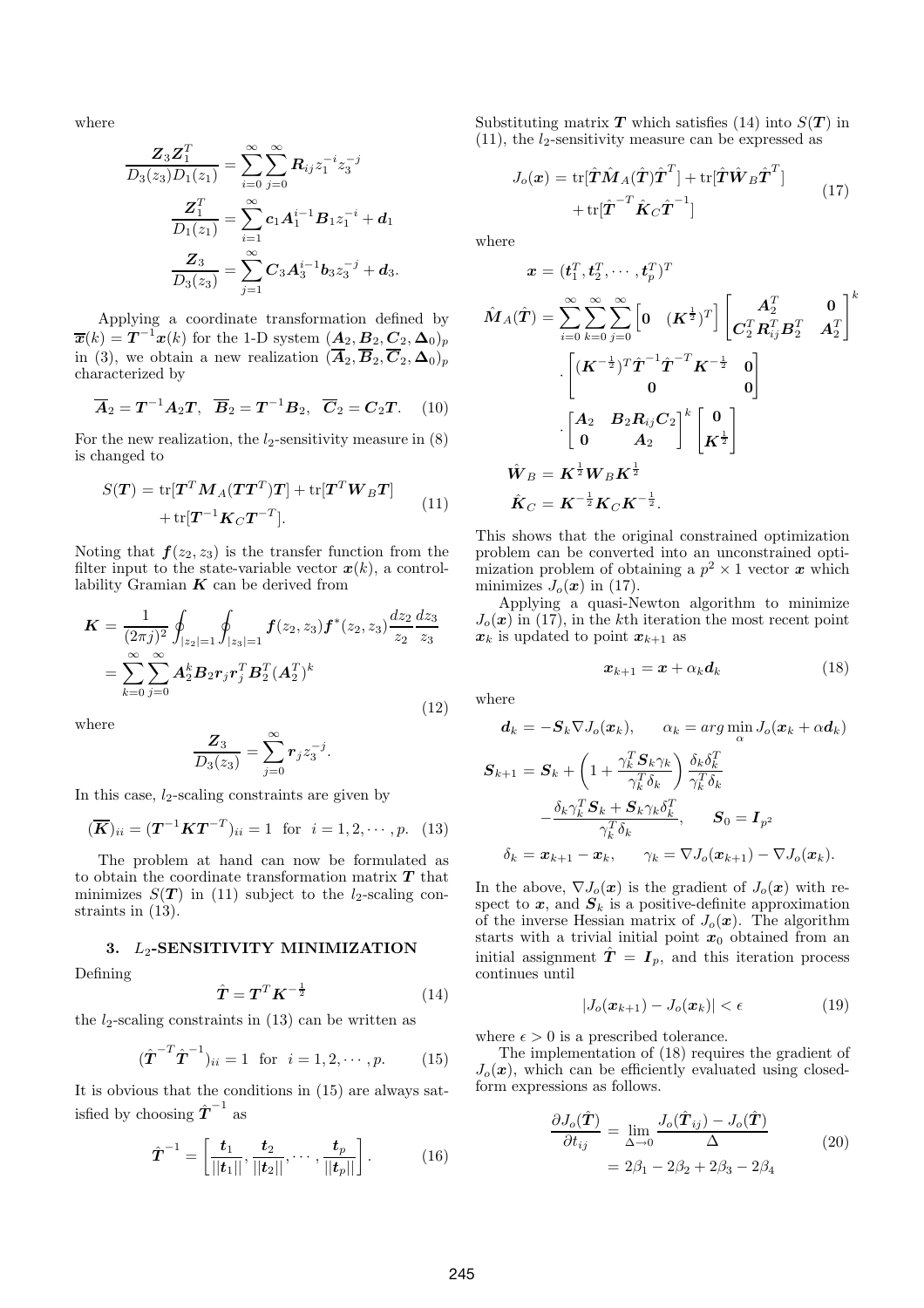where

$$
\hat{T}_{ij} = \hat{T} + \frac{\Delta \hat{T}g_{ij}e_j^T \hat{T}}{1 - \Delta e_j^T \hat{T}g_{ij}}, \ \hat{T}_{ij}^{-1} = \hat{T}^{-1} - \Delta g_{ij}e_j^T
$$
\n
$$
g_{ij} = \partial \left\{ \frac{t_j}{||t_j||} \right\} / \partial t_{ij} = \frac{1}{||t_j||^3} (t_{ij}t_j - ||t_j||^2 e_i)
$$
\n
$$
\beta_1 = e_j^T \hat{T} \hat{M}_A(\hat{T}) \hat{T}^T \hat{T}g_{ij}, \ \beta_3 = e_j^T \hat{T} \hat{W}_B \hat{T}^T \hat{T}g_{ij}
$$
\n
$$
\beta_2 = e_j^T \hat{T}^{-T} \hat{N}_A(\hat{T})g_{ij}, \quad \beta_4 = e_j^T \hat{T}^{-T} \hat{K}_C g_{ij}
$$
\n
$$
\hat{N}_A(\hat{T}) = \sum_{i=0}^{\infty} \sum_{j=0}^{\infty} \sum_{k=0}^{\infty} \left[ (\boldsymbol{K}^{-\frac{1}{2}})^T \quad 0 \right] \begin{bmatrix} A_2 & C_2 R_{ij} B_2 \\ 0 & A_2 \end{bmatrix}^k
$$
\n
$$
\cdot \begin{bmatrix} (\boldsymbol{K}^{\frac{1}{2}}) \hat{T}^T \hat{T} (\boldsymbol{K}^{\frac{1}{2}})^T & 0 \\ 0 & 0 \end{bmatrix}
$$
\n
$$
\cdot \begin{bmatrix} A_2^T & 0 \\ B_2^T R_{ij}^T C_2^T & A_2^T \end{bmatrix}^k \begin{bmatrix} (\boldsymbol{K}^{-\frac{1}{2}})^T \\ 0 \end{bmatrix}.
$$

## **4. A NUMERICAL EXAMPLE**

Consider a stable 3-D SD digital filter specified by

$$
\Delta_0 = 10^{-2} \begin{bmatrix} 0.00730 & 0.34297 & -0.09594 & 0.20541 \\ 3.33408 & -5.73707 & 3.94939 & -1.61598 \\ -1.46081 & 2.66051 & -1.68094 & 0.68022 \\ 1.12651 & -1.62192 & 1.24735 & -0.55781 \end{bmatrix}
$$
  
\n
$$
\Delta_1 = 10^{-2} \begin{bmatrix} 2.81318 & -5.00467 & 3.46926 & -0.84798 \\ -5.29980 & 9.24831 & -6.29206 & 2.80791 \\ 4.95232 & -8.39641 & 5.73329 & -1.62170 \\ 0.72029 & -1.34272 & 0.95941 & 0.54827 \end{bmatrix}
$$
  
\n
$$
\Delta_2 = 10^{-2} \begin{bmatrix} -0.69409 & 1.54874 & -0.94779 & 0.39116 \\ 3.93785 & -6.79910 & 4.66564 & -1.96344 \\ -2.37995 & 4.20737 & -2.75482 & 0.95329 \\ 0.70545 & -0.90615 & 0.73168 & -0.55633 \end{bmatrix}
$$
  
\n
$$
\Delta_3 = 10^{-2} \begin{bmatrix} 1.67681 & -2.69078 & 1.98218 & -0.33567 \\ -0.59937 & 1.11289 & -0.71981 & 0.43504 \\ 1.82472 & -2.93685 & 2.11591 & -0.43417 \\ 1.28875 & -2.01749 & 1.51782 & -0.09016 \end{bmatrix}
$$
  
\n
$$
[b_{11} \quad b_{12} \quad b_{13}] = [b_{31} \quad b_{32} \quad b_{33}]
$$
  
\n
$$
= [-
$$

The above data can be realized by a minimal state-space model in (3) as

$$
\mathbf{A}_2 = \begin{bmatrix} 0.00000 & -0.19089 & 0.29060 \\ 0.74393 & -86.40470 & 133.71075 \\ -0.27211 & -57.01643 & 88.22081 \end{bmatrix}
$$

$$
\mathbf{B}_2 = 10^3 \begin{bmatrix} 0.00602 & -0.00921 & 0.00699 & -0.00095 \\ -1.10247 & 1.68622 & -1.27902 & 0.17267 \\ -0.71455 & 1.09291 & -0.82977 & 0.11192 \end{bmatrix}
$$

$$
\mathbf{C}_2 = \begin{bmatrix} 0.07236 & 0.06711 & -0.10298 \\ 0.01930 & 0.01789 & -0.02745 \\ 0.05887 & 0.05460 & -0.08378 \\ 0.07079 & 0.06565 & -0.10073 \end{bmatrix}.
$$

Equations (9) and (12) were used with truncation  $(0, 0, 0) \leq (i, j, k) \leq (100, 100, 100)$  to evaluate the Gramians  $M_A$ ,  $W_B$ ,  $K_C$  and  $K$ , and the coordinate transformation matrix *T* was chosen as

$$
T = 10^3 \text{diag}\{0.01077, 2.58588, 1.68384\}
$$

which yields

$$
K = \begin{bmatrix} 1.00000 & -0.84067 & -0.83915 \\ -0.84067 & 1.00000 & 0.99999 \\ -0.83915 & 0.99999 & 1.00000 \end{bmatrix}
$$
  
\n
$$
K_C = 10 \begin{bmatrix} 5.70413 & -4.79529 & -4.78664 \\ -4.79529 & 5.70413 & 5.70410 \\ -4.78664 & 5.70410 & 5.70413 \end{bmatrix}
$$
  
\n
$$
W_B = 10^8 \begin{bmatrix} 0.00014 & 0.02404 & -0.02399 \\ 0.02404 & 4.36159 & -4.35410 \\ -0.02399 & -4.35410 & 4.34663 \end{bmatrix}
$$
  
\n
$$
M_A = 10^7 \begin{bmatrix} 0.00021 & 0.03478 & -0.03471 \\ 0.03478 & 5.83540 & -5.82400 \\ -0.03479 & -5.82400 & 5.81261 \end{bmatrix}.
$$

In this case, the  $l_2$ -sensitivity measure was computed as

$$
S = 9.87318749 \times 10^8.
$$

By choosing  $\hat{T} = I_p$  as an initial estimate in (18) and a tolerance  $\epsilon = 10^{-8}$  in (19), the quasi-Newton algorithm took 39 iterations to converge to the solution

$$
\hat{\boldsymbol{T}}^{opt} = \left[\begin{array}{ccc} 0.423192 & -2.435713 & 0.101976\\ 0.969196 & -0.865289 & 0.939063\\ -0.921737 & -1.670782 & 0.229632 \end{array}\right]
$$

or equivalently,

$$
T^{opt} = \begin{bmatrix} 1.274934 & 0.777636 & -0.194201 \\ -1.683744 & -0.336138 & -0.571737 \\ -1.680959 & -0.331102 & -0.572584 \end{bmatrix}.
$$

The  $l_2$ -sensitivity measure in  $(17)$  was then computed as

$$
J_o(\hat{\boldsymbol{T}}^{opt})=3.243563304\times10^3
$$

and the optimal state-space model in (10) was constructed as

$$
\overline{\mathbf{A}}_2 = \begin{bmatrix} 0.578361 & -0.146041 & -0.0257811 \\ 0.028916 & 0.626452 & 0.438734 \\ -0.198149 & -0.319445 & 0.611297 \end{bmatrix}
$$

$$
\overline{\mathbf{B}}_2 = \begin{bmatrix} 0.283548 & -0.434959 & 0.405584 & -0.045694 \\ 0.202161 & -0.306822 & 0.076466 & -0.029747 \\ -0.208199 & 0.320789 & -0.374275 & 0.035264 \end{bmatrix}
$$

$$
\overline{\mathbf{C}}_2 = \begin{bmatrix} 0.279941 & -0.313437 & -0.082577 \\ 0.068751 & -0.084653 & -0.024085 \\ 0.217945 & -0.256949 & -0.070517 \\ 0.246633 & -0.311955 & -0.090080 \end{bmatrix}.
$$

The profile of the  $l_2$ -sensitivity measure  $J_o(\boldsymbol{x})$  during the first 39 iterations is shown in Fig. 1, from which it is observed that with a tolerance  $\epsilon = 10^{-8}$  the algorithm converges within 39 iterations.